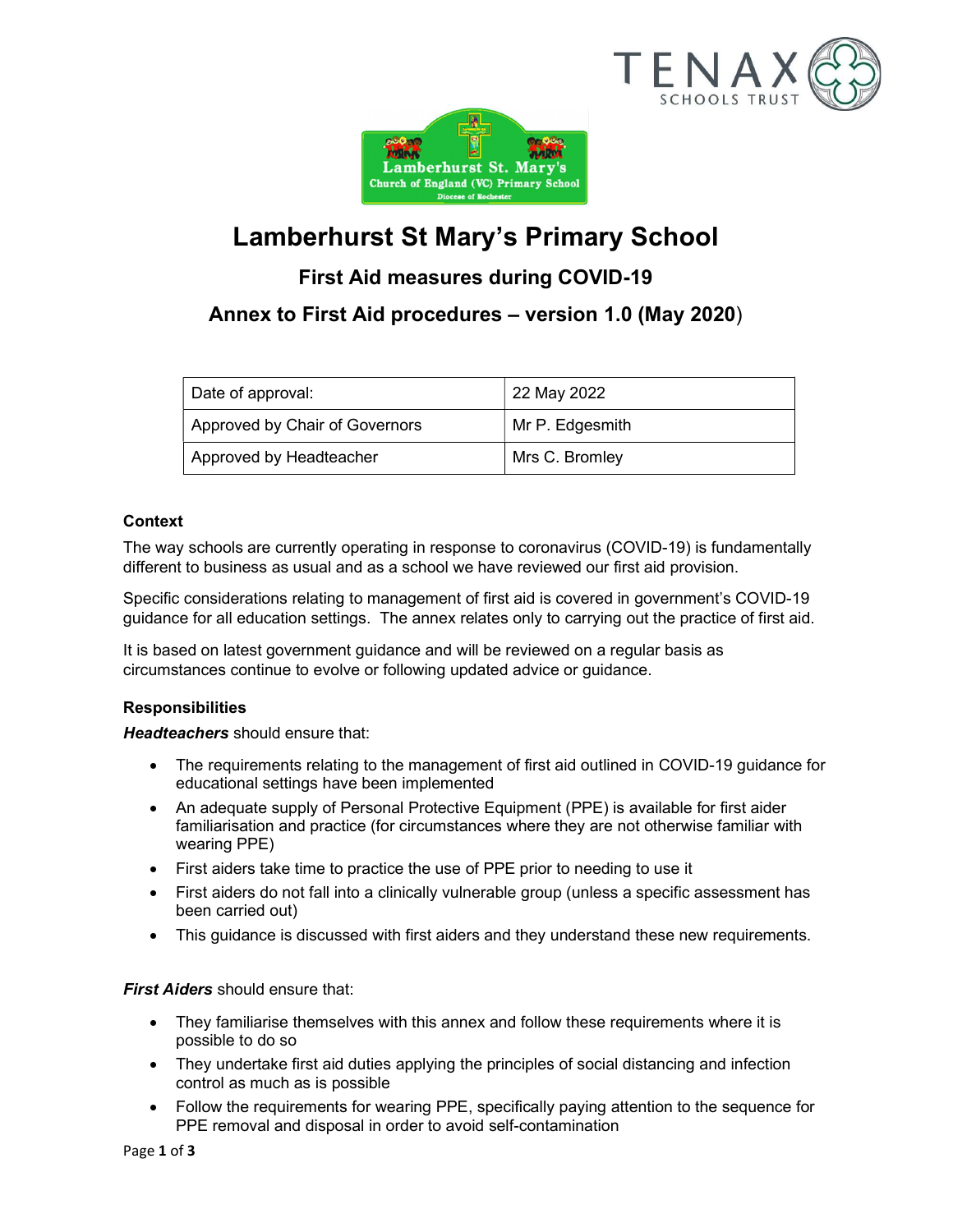#### Safe working arrangements for providing first aid

Close contact should be avoided in the first instance. Consideration should be given as to whether treatment of minor injuries is able to be done through instructing a person about what to do and passing them the items needed, standing at a distance if this is age appropriate to do.

Hands should be washed or alcohol-based hand sanitiser used, before and after administering first aid, and no coughing or sneezing over the person when treating them. Normal practices to avoid cross contamination should be followed:

- Wear gloves when dealing with open wounds.
- Cover cuts and grazes on your hands with waterproof dressing
- Dispose of all waste safely
- Do not touch a wound with your bare hand
- Do not touch any part of a dressing that will come in contact with a wound.

#### Personal Protective Equipment (PPE)

In line with government guidance, the majority of staff will not require PPE beyond what they would normally need for their work, even if they are not always able to maintain a distance of 2 metres from others. PPE is only needed in a very small number of cases including:

- pupils whose care routinely already involves the use of PPE due to their intimate care needs should continue to receive their care in the same way
- if a pupil becomes unwell with symptoms of coronavirus while in school and needs direct personal care until they can return home. A fluid-resistant surgical face mask should be worn by the supervising adult if a distance of 2 metres cannot be maintained. If contact with the child or young person is necessary, then disposable gloves, a disposable apron and a fluid-resistant surgical face mask should be worn by the supervising adult. If a risk assessment determines that there is a risk of splashing to the eyes, for example from coughing, spitting, or vomiting, then eye protection should also be worn.

#### Where a close contact response is needed for symptomatic children

If a person is showing symptoms of having COVID-19, wherever possible, the person should be asked to move to a location away from others. If there is no physically separate room or the casualty is not able to move to another room all other persons not required to assist in first aid provision should be asked to leave the vicinity.

The following equipment is required:

- disposable gloves
- disposable apron
- fluid-resistant surgical face mask
- eye protection
- alcohol-based hand sanitiser
- two bin bags
- disinfectant wipes (to clean down first aid box).

#### Location of PPE

PPE should be kept with First Aid kits so that it is readily available when needed quickly. It should be kept in a labelled box or bag.